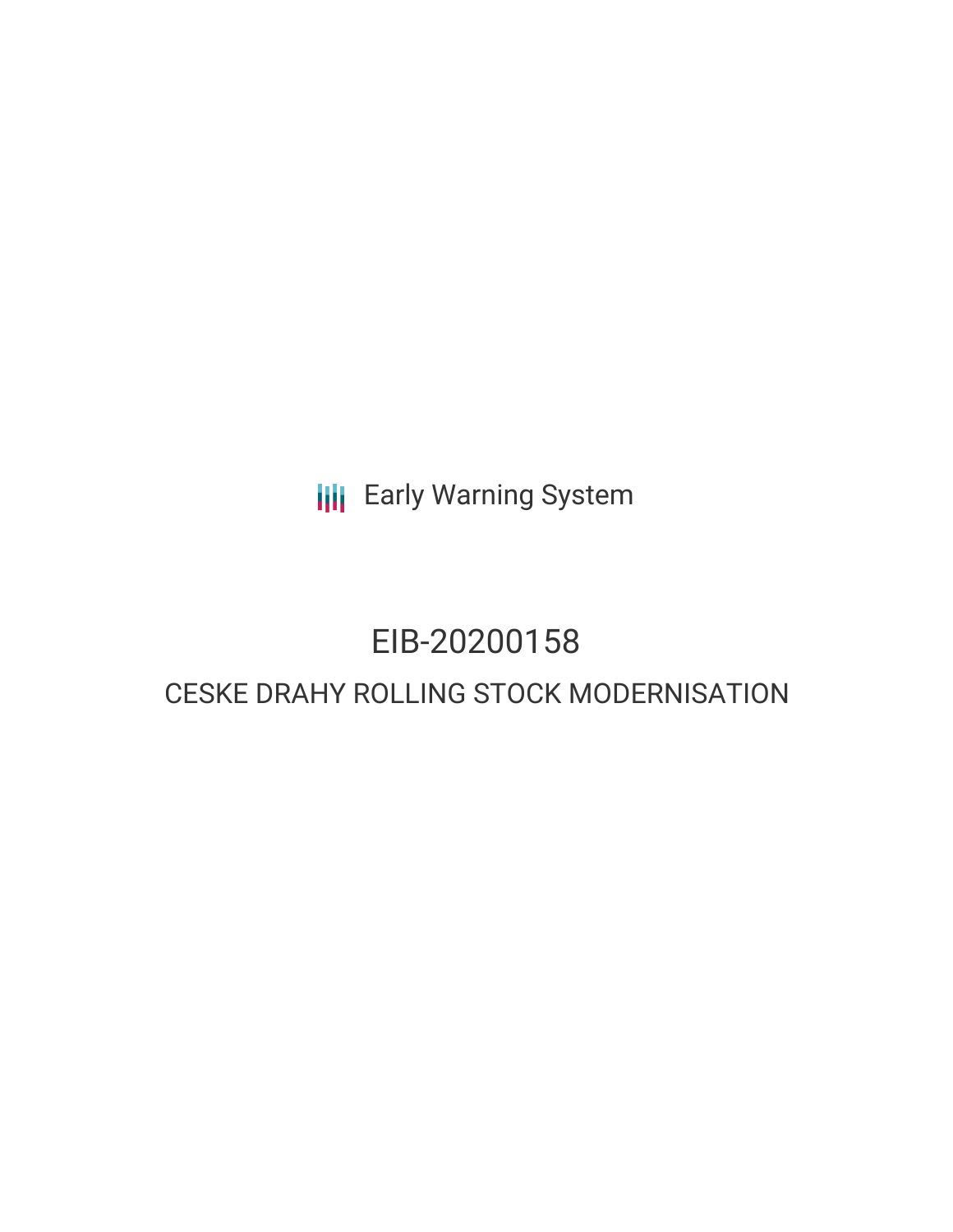#### **Quick Facts**

| Czech Republic                 |
|--------------------------------|
| European Investment Bank (EIB) |
| Approved                       |
|                                |
| <b>CESKE DRAHY AS</b>          |
| Transport                      |
| Loan                           |
| \$1,095.11 million             |
|                                |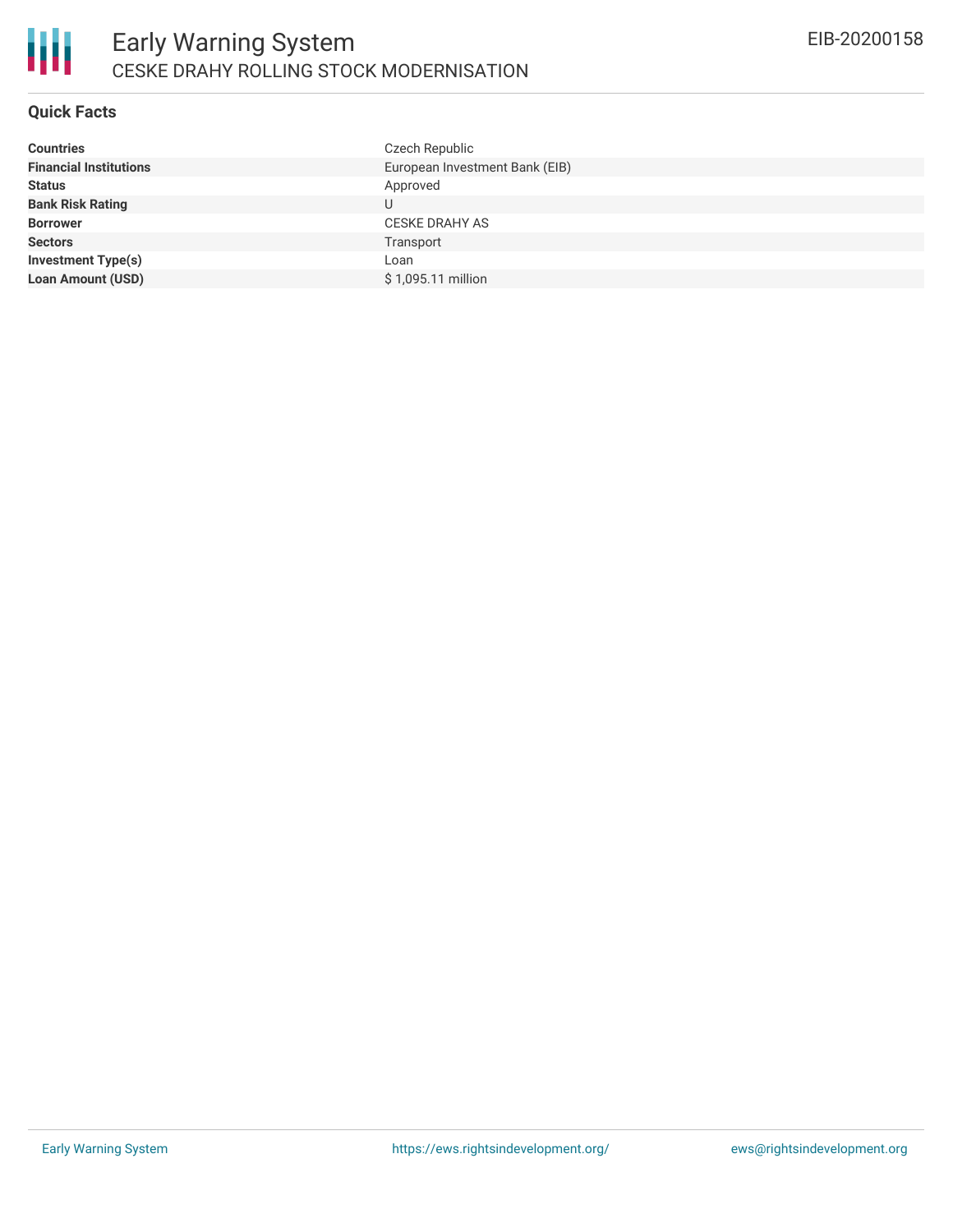

#### **Project Description**

According to the bank website, the project is about the retrofit of around 95 pieces of rolling stock with European Train Control System (ETCS) on-board units, including eight prototypes.

The investments proposed under the project do not fall under either Annex I or Annex II of the Environmental Impact Assessment Directive 2011/92/EU as amended by Directive 2014/52/EU as manufacturing and use of rail rolling stock is not included in either list. The need for an environmental impact assessment (EIA) and/or assessment according to the Habitats Directive for associated facilities (e.g. maintenance workshops or depots) will be analysed during the appraisal. All else equal, the project is expected to have a positive environmental impact by helping the railways to maintain modal share in key sections of the passenger market that are most appropriately met by rail.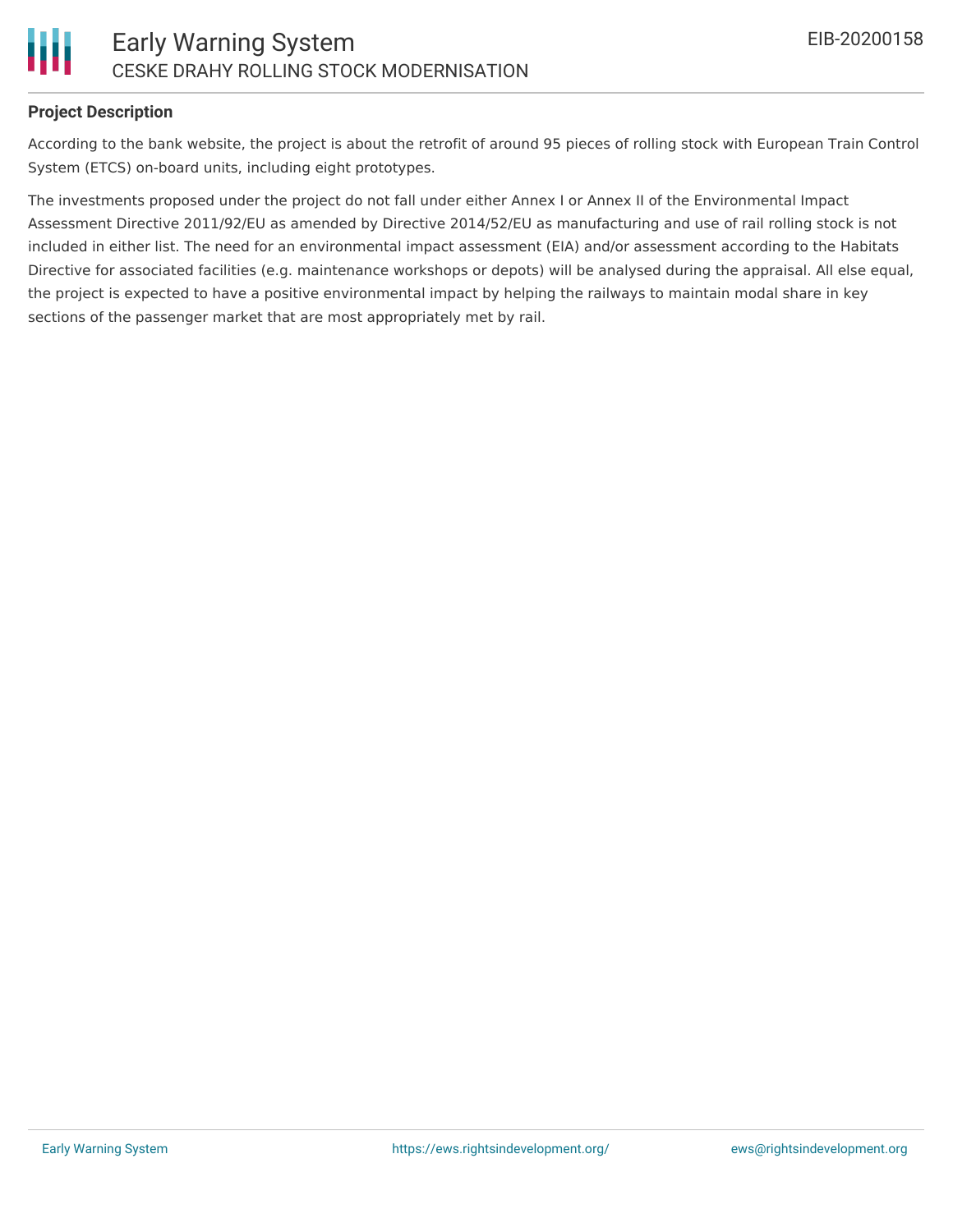

#### **Investment Description**

European Investment Bank (EIB)